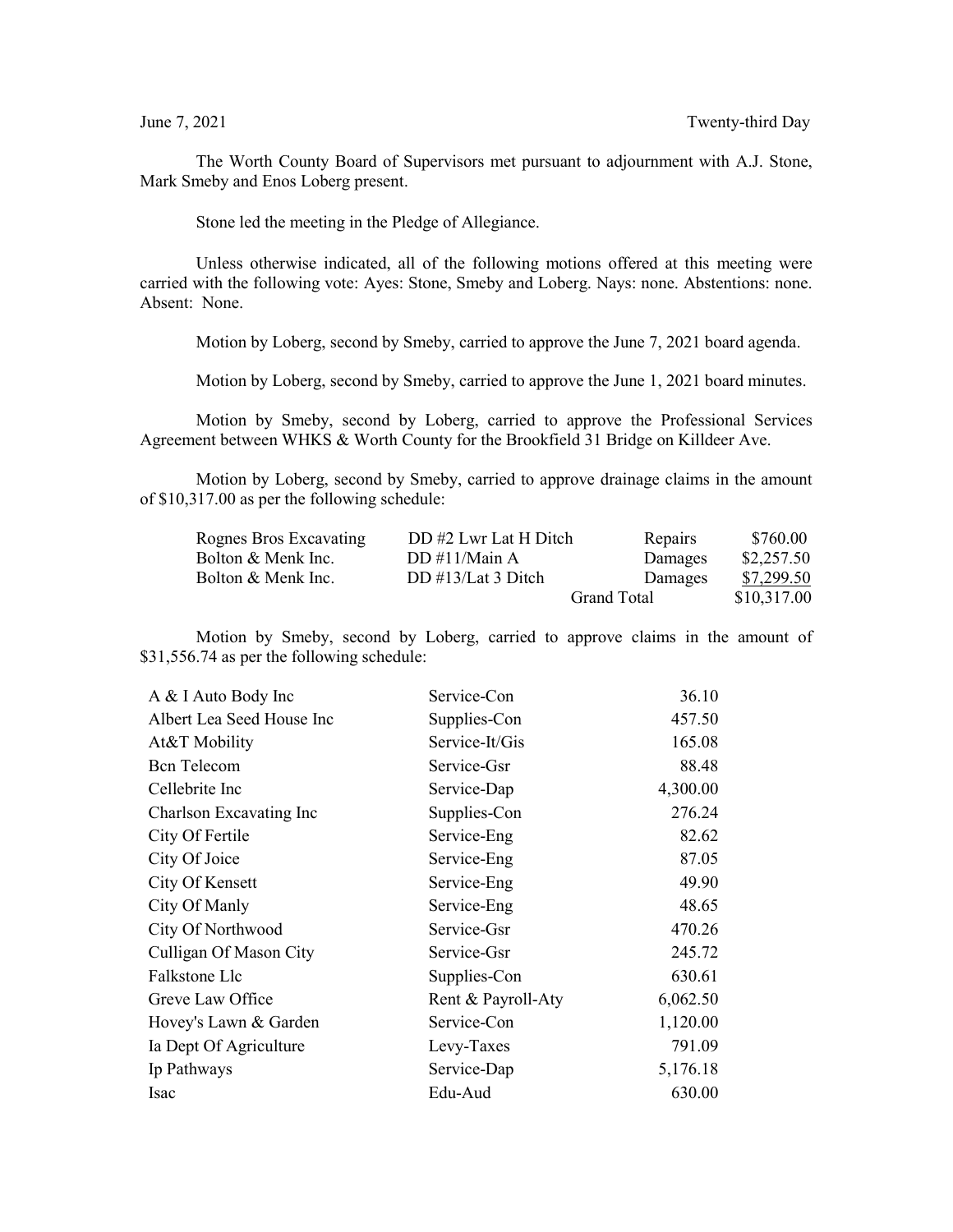| Joel Rohne                    | Reimb-It/Gis       | 282.27    |
|-------------------------------|--------------------|-----------|
| Luckason Tractor Repair       | Service-Con        | 651.50    |
| Mail Services Llc             | Postage-Trs        | 326.66    |
| Northwood Anchor Inc          | Renewal-Aty        | 38.00     |
| Northwood Sanitation Llc      | Service-Gsr        | 191.50    |
| Olsen Implement Inc           | Supplies-Con       | 299.85    |
| Plunkett's Pest Control Inc   | Service-Con        | 88.40     |
| Powerplan                     | Parts-Eng          | 16.59     |
| Pria                          | Edu-Rec            | 395.00    |
| Shred Right                   | Service-Gsr        | 37.22     |
| <b>Trading Post</b>           | Supplies-Con       | 156.63    |
| Truax Company Inc             | Service-Con        | 231.84    |
| <b>U S Postal Service</b>     | Renewal-Sdp        | 48.00     |
| Visa                          | Service-Dap        | 4,994.47  |
| Winnebago Coop Telephone Assn | Service-Gsr        | 3,080.83  |
|                               | <b>Grand Total</b> | 31,556.74 |

Motion by Smeby, second by Loberg, carried to approve the request for closure of the Airport Blacktop on September 11, 2021 from 11:00 A.M. to 5:00 P.M. for the F.A.S.T. Antique Car Time Trial.

Motion by Smeby, second by Loberg, carried to approve Resolution below:

## RESOLUTION NO. 2021.06.07.01

Resolution setting date for a public hearing on 2021 Amendment to the urban renewal plan for the Worth County Consolidated Urban Renewal Area

WHEREAS, the Board of Supervisors of Worth County, by resolution previously established the Worth County Consolidated Urban Renewal Area (the "Urban Renewal Area") and adopted an urban renewal plan (the "Plan") for the governance of projects and initiatives to be undertaken; and WHEREAS, Chapter 403 of the Code of Iowa requires that, before a county approves any new urban renewal projects or adds new property to an urban renewal area, a Board of Supervisors must amend the existing urban renewal plan to identify and include those new projects and that new property; and WHEREAS, an amendment to the urban renewal plan for the Urban Renewal Area has been prepared which identifies certain property to be added to the Urban Renewal Area and describes a new urban renewal project in the Urban Renewal Area related to providing tax increment financing for improvements to Hwy 105 from I-35 to the Winnebago County line; and WHEREAS, it is necessary that a date be set for a public hearing on that plan amendment; NOW, THEREFORE, Be It Resolved by the Board of Supervisors of Worth County, Iowa, as follows:

Section 1. This Board will meet at the Worth County Courthouse, Northwood, Iowa, on July 6, 2021, at 9:00 a.m., at which time and place it will hold a public hearing on the proposed amendment to the Plan for the Urban Renewal Area.